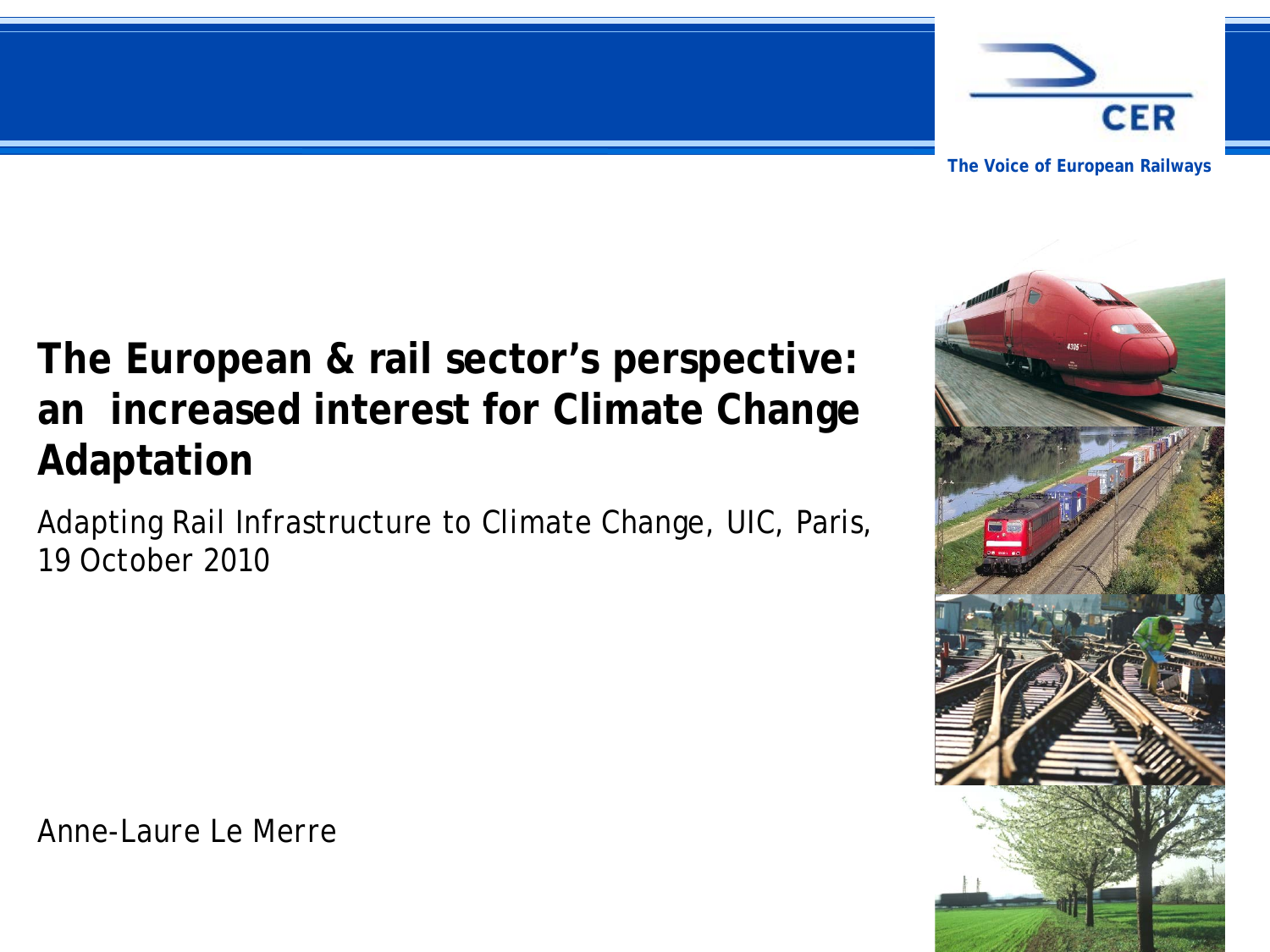

**The Voice of European Railways**

- April 2009: White Paper "Adapting to climate change: Towards a European framework for action" (COM (2009)147/7)
	- Sept 2009: set up an Impact and Adaptation Steering Group to step up cooperation on adaptation 2009-2012: review each policy area to integrate adaptation, assessing 1) the potential impact of climate change in the sector, 2) the costs of action/inaction, 3) impact of proposed measures on other sectors
	- From 2013 on: implement that EU strategy.
- Focus put on agriculture, health, water.
- One reference to transport infrastructure: *Infrastructure projects which receive EU funding should take climate-proofing into account*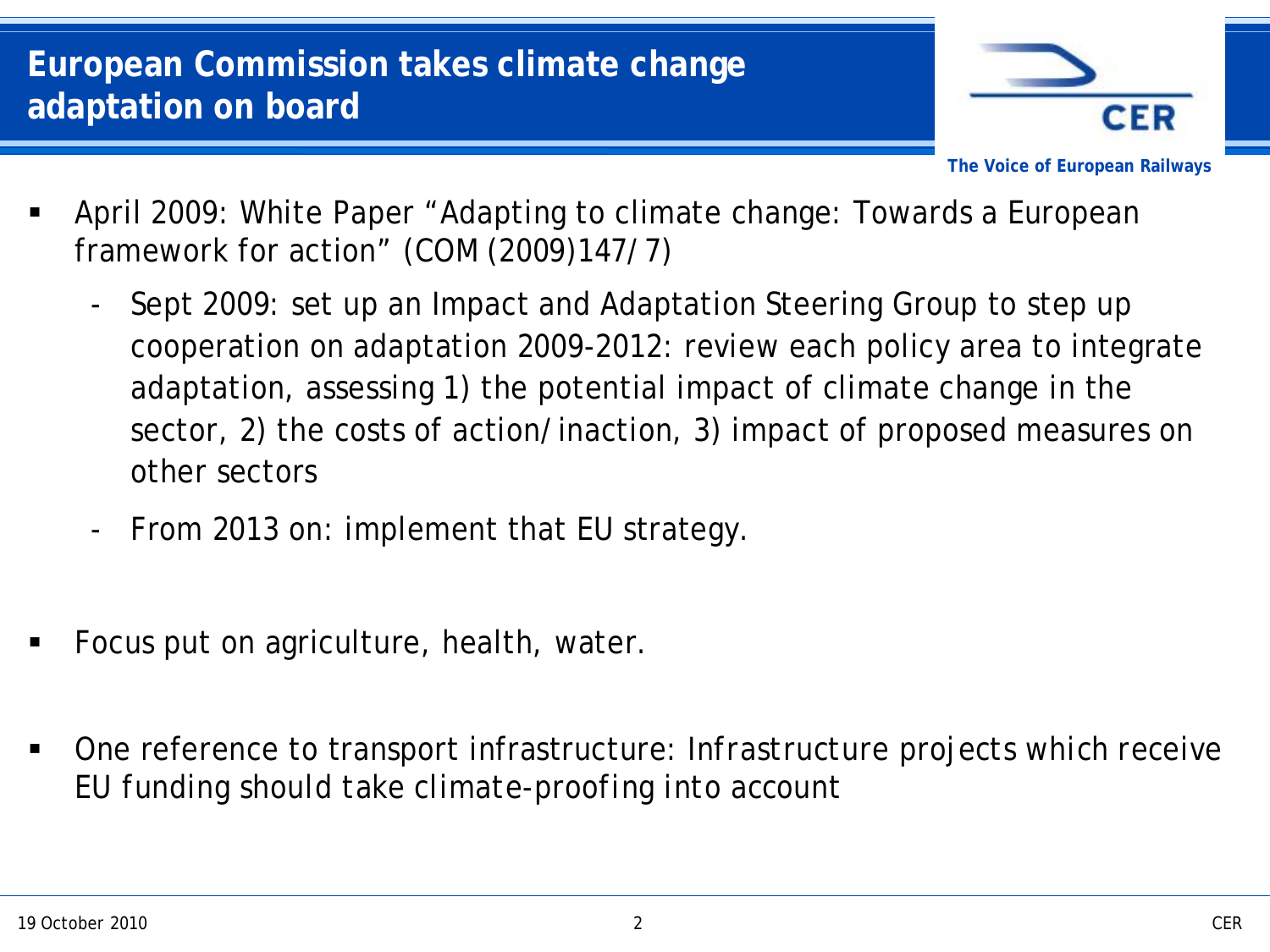## **EU Parliament too, but underlines needs for adequate funds for transport infrastructure!**



**The Voice of European Railways**

- European Parliament voted in June 2010 on the 2009 White paper: :
	- o Give more emphasis on transport: transport infrastructure is much affected by climate change
	- o Need for mitigation measures and modal shift:
		- o polluter pays principle
		- o internalisation of external costs (Eurovignette)
- o EU existing funds are not enough **17/03**

## **... Towards a European adaptation fund?**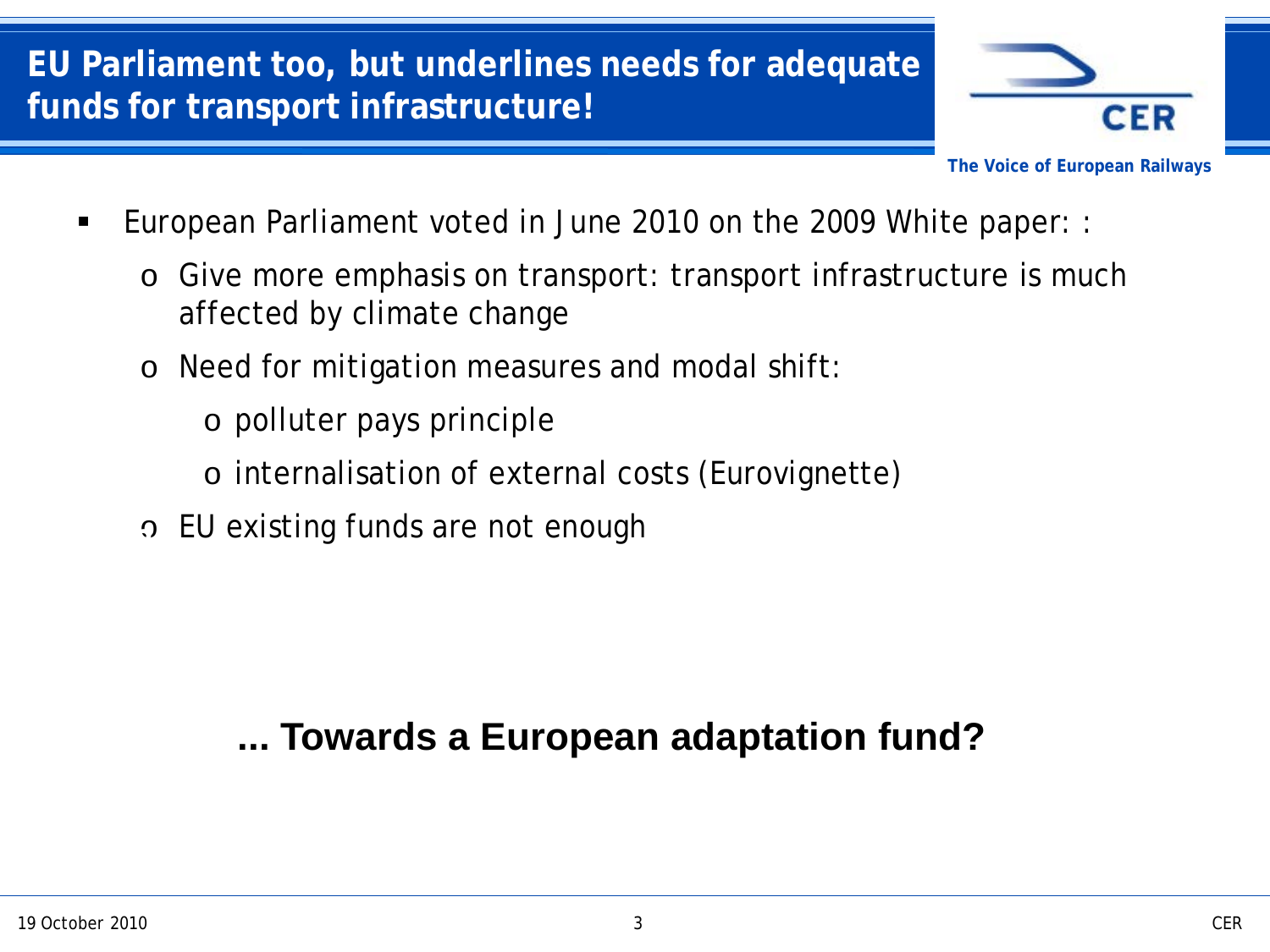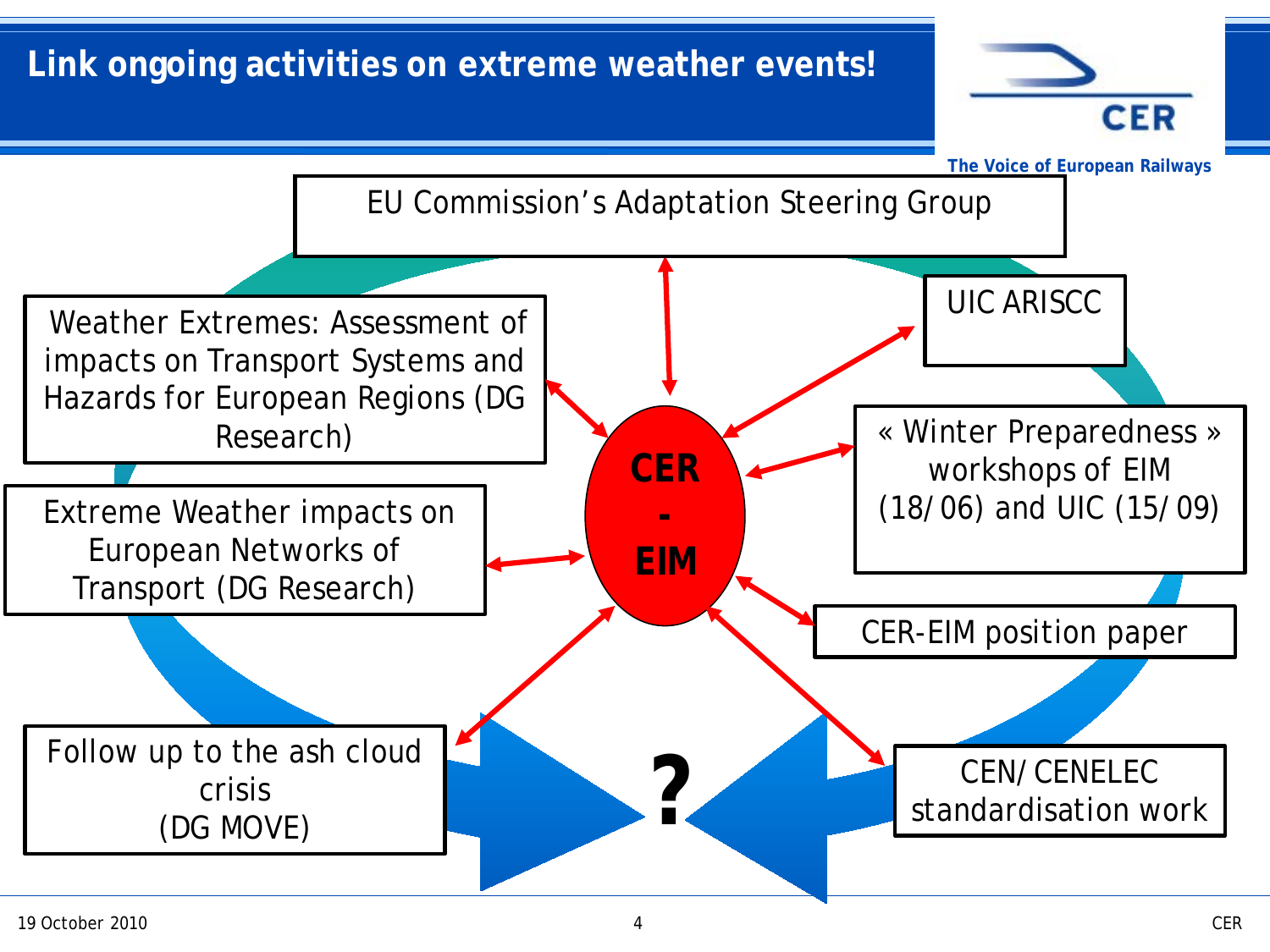

**UIC provides input on vulnerability and adaptation costs:**

- ARISCC work
- Winter preparedness work
- Standardisation works
- $\blacksquare$ ...?

**Proposal…**

**CER and/or EIM feeds EU work with UIC input:**

- Member of the EU Commission's Adaptation Steering Group
- **Interested parties in EU Research projects (EWENT, WEATHER)**
- Consulted stakholder for the ash cloud crisis' follow-up

**CER**